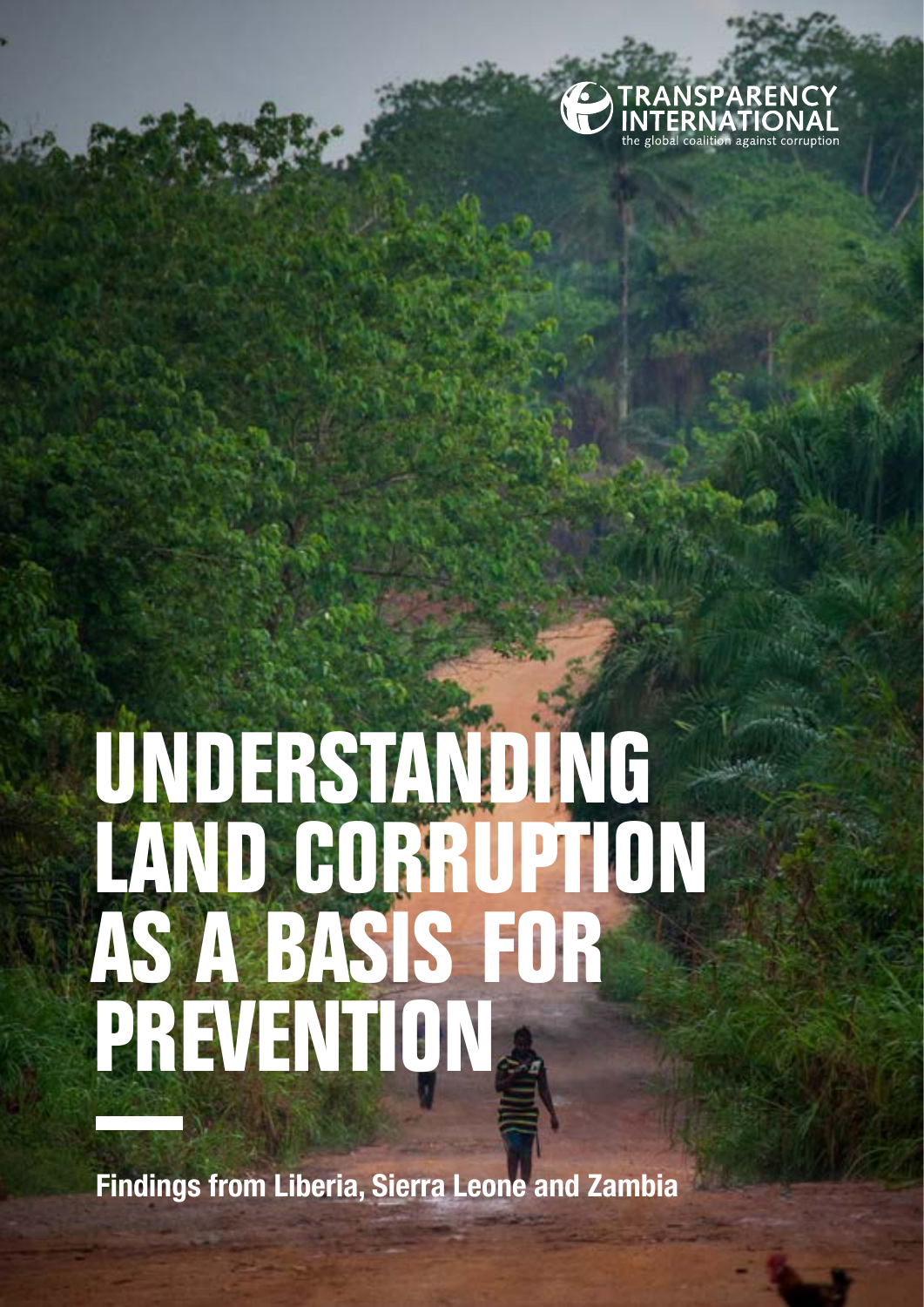**Transparency International is a global movement with one vision: a world in which government, business, civil society and the daily lives of people are free of corruption. With more than 100 chapters worldwide and an international secretariat in Berlin, we are leading the fight against corruption to turn this vision into reality.**

### **www.transparency.org**

This research has been conducted as part of Transparency International's Land and Corruption in Africa programme. Generous support for this publication was provided by:



### Department for International Development (DFID), United Kingdom

Authors: Alice Wadström and Jean Brice Tetka Contributors: Wesley Chibamba, Gerald D. Yeakula, Dr. Josephus Brimah and Edward B. Koroma

Please note that the following corrections were made in May 2019 to the original report:

Page 5: The first and last paragraphs of the methodology were amended in order to give a more accurate picture of the research process.

Page 6: The first sentence of the second paragraph read "Bribery is the most common form of land corruption in all three countries" when it should read "In all three countries, money and gifts in kind were the forms of bribe most commonly requested in exchange for favours related to land." The title of the paragraph was amended accordingly.

Page 7: The sentence "Bribery is the most common form of land corruption in all three countries" was removed from the text accompanying the first infographic. Several minor updates were made to the infographics for clarity.

We apologise for these errors.

Every effort has been made to verify the accuracy of the information contained in this report and all information was believed to be correct as of May 2019; nevertheless, Transparency International cannot accept responsibility for the consequences of its use for other purposes or in other contexts.

© Cover photo: istockphoto.com/robertonencini

ISBN: 978-3-96076-122-8



2019 Transparency International. Except where otherwise noted, this work is licensed under CC BY-ND 4.0 DE. Quotation permitted. Please contact Transparency International – copyright@transparency.org – regarding derivatives requests.

## **TABLE OF CONTENTS**

| 02 | <b>EXECUTIVE SUMMARY</b>                 |
|----|------------------------------------------|
| 04 | <b>INTRODUCTION</b>                      |
| 05 | <b>METHODOLOGY AND SCOPE</b>             |
| 06 | WHAT DOES LAND CORRUPTION LOOK LIKE?     |
| 09 | WHAT FACTORS ENABLE LAND CORRUPTION?     |
| 13 | WHAT ARE THE EFFECTS OF LAND CORRUPTION? |
| 14 | TURNING RESEARCH INTO POLICY AND ACTION  |

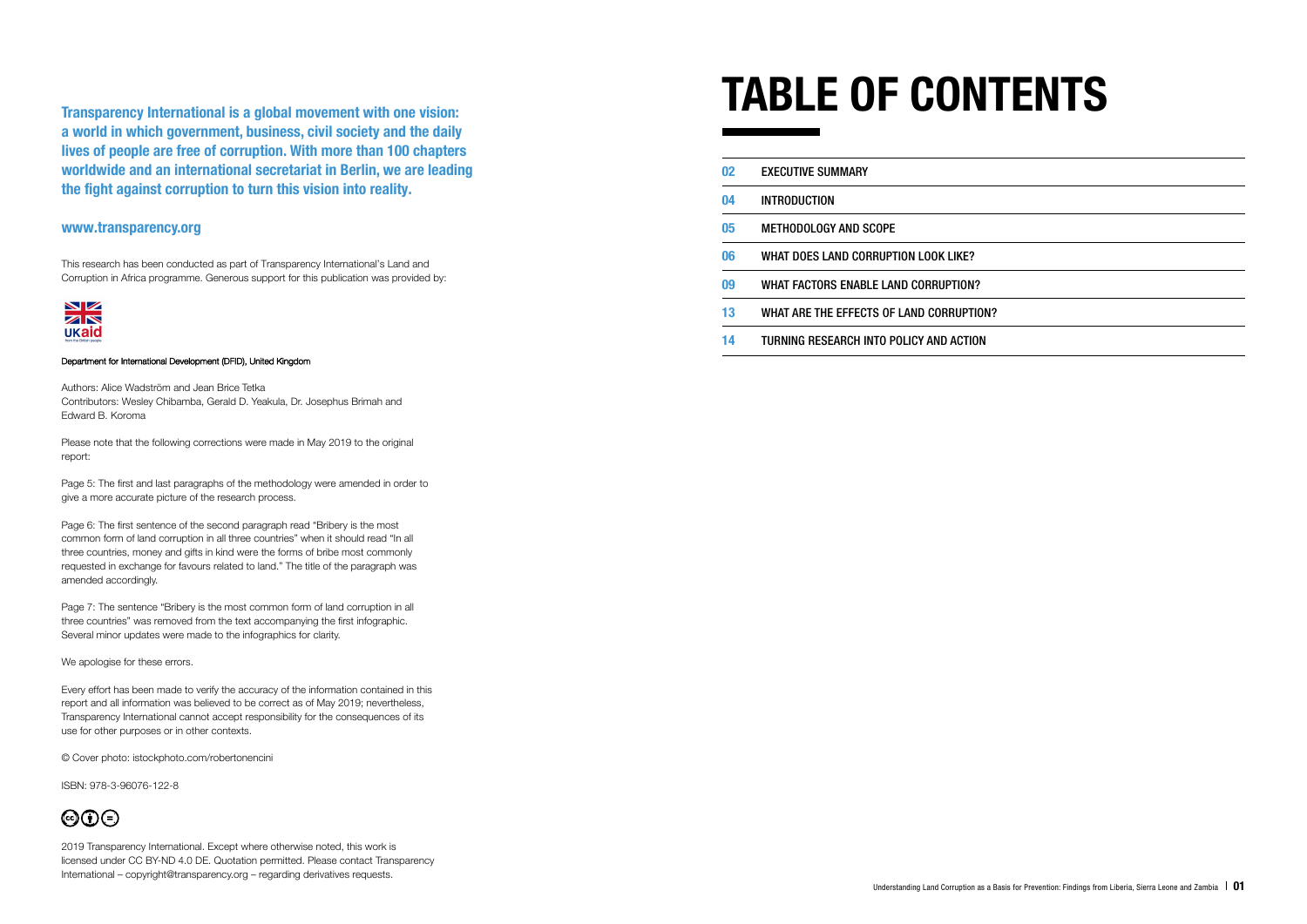From forced eviction to loss of livelihood, social status, savings and even life, land corruption in Africa has serious and far-reaching consequences. Such corruption comes in many forms, and it must be understood – along with the factors that enable it – before it can be tackled.

In response, Transparency International chapters in Liberia, Sierra Leone and Zambia carried out baseline research into people's experience of land corruption, providing a broad overview of corruption issues and relevant legal frameworks.

Bribery, sexual extortion, collusion and fraud are common across all three countries, with patronage, cronyism and kickbacks also occurring. Various forms of poor legal framework, weak implementation, cultural discrimination and exclusion, and a lack of information about land rights enable corruption to thrive in all three countries.

Frequent consequences include insecurity of tenure, loss of livelihood, environmental damage, land disputes and diminished trust in public institutions, as well as reduced social stability, investment, economic growth and sustainable development.

These research findings are intended to inform policymaking and the design of targeted interventions to detect and prevent corruption over land in all three countries and beyond. By closing legal loopholes, ensuring regulations are implemented, addressing discrimination and exclusion, and providing accessible information about land rights and processes, policymakers and development actors can ensure security of tenure and land justice for all.



istockphoto.com/SilvaPinto1985

## **EXECUTIVE SUMMARY**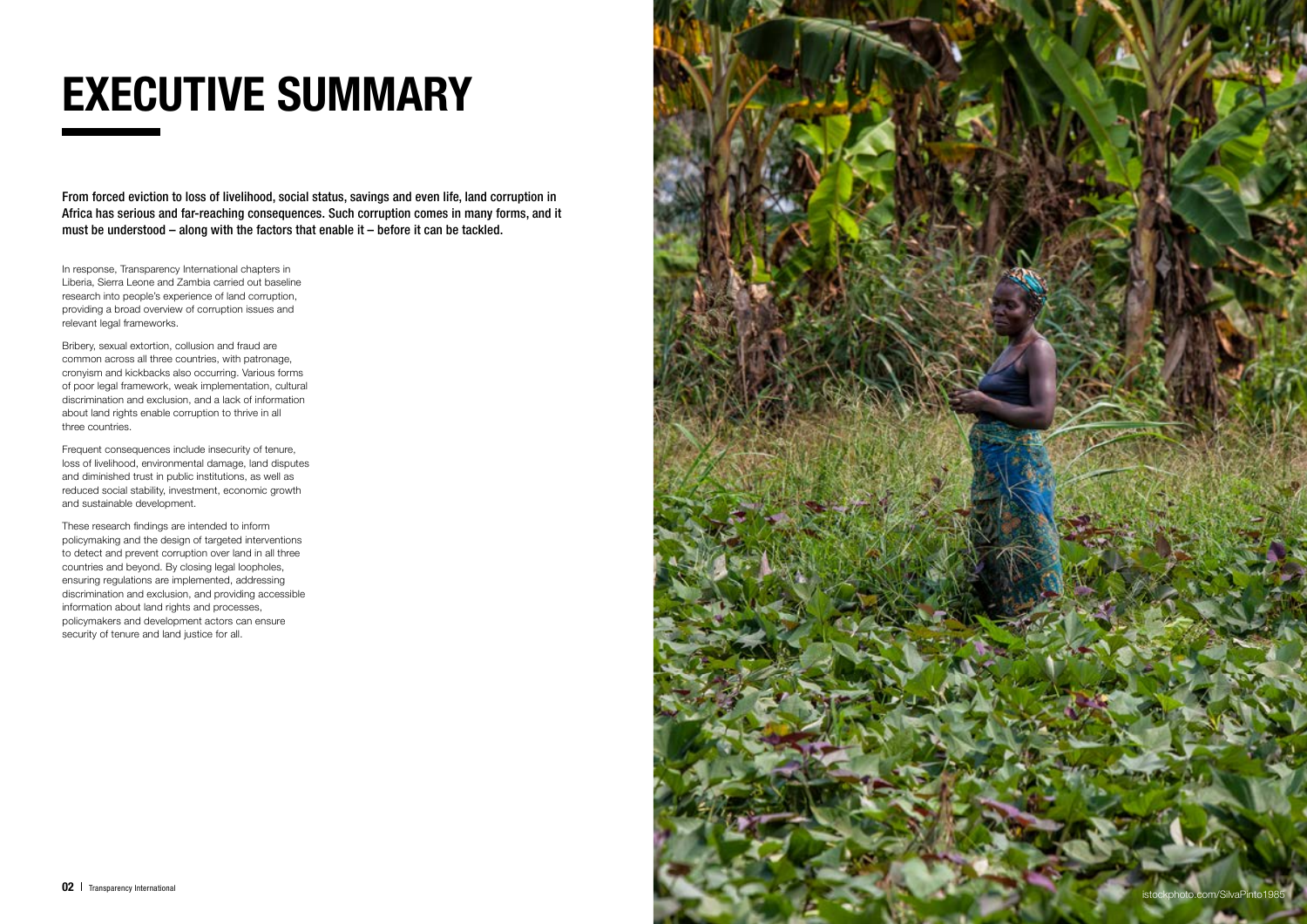The baseline research was carried out in each country by collecting and analysing primary and secondary data from household questionnaires, key informant interviews, focus group discussions and desk-based literature reviews.

It focused on two key pillars: policy and legislation on one hand, and behaviour on the other. The policy and legislation section relied mainly on desk-based research and provided a summary of land-related laws and a brief assessment of their effectiveness. Focus group discussions informed this section through examples from real life, as given by government officials, traditional leaders, civil society organisations and community members. The section on behaviour provided a mapping of different project constituents' concerns and perceptions regarding land corruption. Participants' replies were gathered by the surveyors via a mobile phone application for the household surveys, which posed key questions on their experience with land governance, such as whether they had been asked to pay a bribe, whether they had done so, and which agents were perceived as capable of taking their land. In Liberia, the research was carried out in four counties through a survey of 634 respondents. In Sierra Leone, it was undertaken in four cities spread across the country, with 507 survey respondents. The Zambia research covered 400 survey respondents in three districts, including Lusaka, the capital. Key informants for the surveys – such as government officials, private sector actors, civil society representatives and community members – were selected according to availability, accessibility, social status, and willingness to cooperate.

Drawing on this baseline research conducted by the three national chapters, this research paper intends to provide an overview of the different types of corruption that occur in each country and to identify similarities and differences. As the research included focus group discussions and interviews in addition to standardised surveys, it revealed a variety of issues and forms of corruption not explicitly explored in the household surveys. To address the complexity of land corruption, this comparative overview was structured so as to distinguish between corrupt practices themselves and the institutional or systemic factors that enable or exacerbate them – such as lack of appropriate laws, overlapping mandates among authorities in land administration, and decision-makers' lack of

- accountability. These factors enable corrupt individuals to take advantage of unclear processes and mandates, and act with impunity for personal gain, to the detriment of individuals and communities.
- Researchers across all countries of the study used the same questionnaire. However, research was presented in different ways and sample populations varied in terms of size and whether they were rural, urban or both. The Zambian baseline research presented the focus group discussion questions and answers, while the other two reports contained a section summarizing the outcome of these discussions. Furthermore, the representativity of survey respondents is limited by the selection of communities according to availability, accessibility, their social status; and the willingness of key actors such as governments, the private sector, civil society and local communities to cooperate. While the limitations resulting from the different approaches do not allow for direct comparisons, the research makes it possible to identify possible causes and consequences of land corruption. Its findings may not be exhaustive, and the absence of a particular phenomenon in one country's findings does not preclude the possibility of its presence. However, these findings provide useful examples of how land corruption manifests itself across the three countries, and the structural issues enabling it.

Land corruption refers to corrupt practices in land administration and acquisition. It can be defined as "the abuse of entrusted power for private gain while carrying out the functions of land administration and land management".

Corruption affecting both urban and rural land processes in Africa takes many forms, and it destroys lives – through forced evictions, damaged livelihoods, injustice, expense, distress and loss of social status. To enable policies and interventions to detect and prevent land corruption, it is vital that policymakers, decisionmakers and development actors understand its various forms and the conditions in which it occurs. But this understanding is currently widely lacking. There is a reluctance among many actors to acknowledge land corruption directly, and where it is addressed, a lack of recognition that corruption in land governance takes many forms besides bribery.

In response, as part of Transparency International's Land and Corruption in Africa programme, national chapters in Liberia, Sierra Leone and Zambia produced baseline research reports between December 2017 and March 2018. Together, these reports provide an overview that highlights similar and different forms of land corruption across the three countries, identifying issues that require particular attention at national and regional levels.

By providing a picture of the forms, context and consequences of land corruption, the research findings offer policymakers in all three countries and beyond a basis for developing policies and interventions that will detect and prevent corruption related to land. Such measures are essential for ensuring justice, overcoming poverty and boosting economic development – as well as improving individual lives.

# **INTRODUCTION METHODOLOGY AND SCOPE**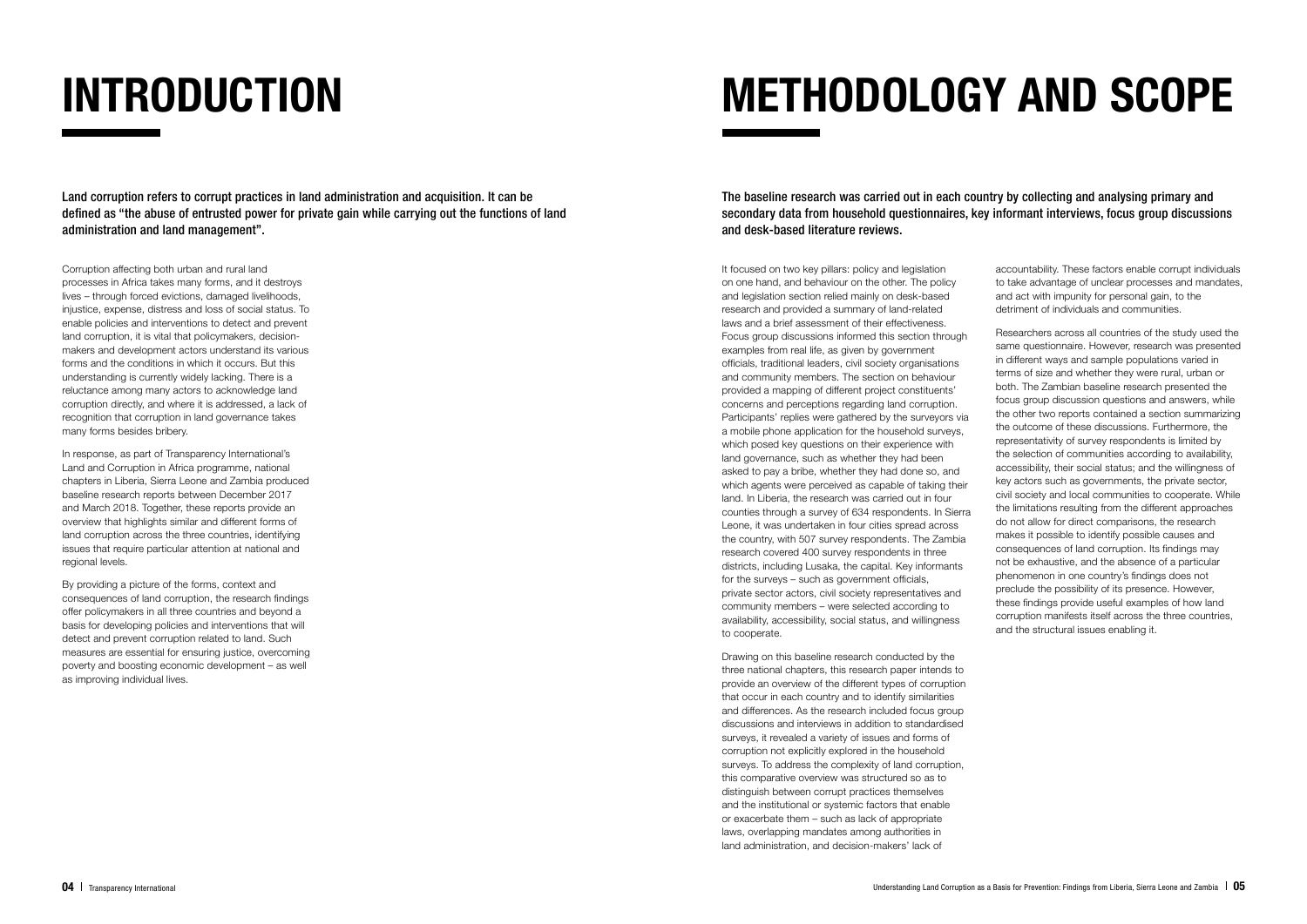Bribery, collusion and fraud are forms of corruption occurring across all three countries. The agents of corruption tend primarily to be traditional leaders, public officials and private investors, landowners or companies.

The most corrupt type of agent varies according to country and the form of corruption in question. For instance, in Zambia, private investors are the agents most responsible for land grabbing, whereas community leaders are the main agents demanding bribes. This can be explained by Zambia's open-door investment policy encouraging foreign direct investment and enabling large-scale deals with international mining or agriculture companies. Customary land is generally more subject to corruption than statutory land, which could explain why community leaders are agents most commonly requesting bribes.

### **BRIBERY**

In all three countries, money and gifts in kind were the forms of bribe most commonly requested in exchange for favours related to land. Other forms of bribes frequently solicited include free labour and, in Zambia, transfer of property deeds. Bribery occurs in different situations and at different levels of land administration. Respondents to the household surveys, which principally addressed bribery, revealed that the main reason a bribe was paid was to access relevant information and speed up land transactions (in Zambia) or to avoid eviction and secure land title (in Sierra Leone and Liberia). Such bribes are most commonly requested in the form of money and gifts in kind, with other forms including free labour and, in Zambia, the transfer of property deeds.

Bribes in all three countries are most often demanded by both community leaders and cooperative farmers associations. In Sierra Leone and Liberia, public officials also commonly demand bribes and are among the most frequent recipients. In Liberia, community leaders top the list, while in Zambia, "instances occur where national or foreign investors approach traditional authorities to acquire pieces of [customary] land for commercial agriculture, mining, etc., […] in exchange for 'donations', gifts or money".<sup>1</sup>

In Sierra Leone's land tenure process, land ministry officials and other stakeholders such as chiefs often inflate costs for their own benefit. This practice is made possible by land administration processes that lack both uniformity and transparency. For corrupt agents, controlling land rights is a means of dispensing political and economic power, with bribery often accompanying other forms of corruption such as patronage and nepotism. Bribery also occurs in the land dispute adjudication process in Liberia. In Zambia,

bribery is common in connection with the conversion of customary land into state land, a process in which traditional authorities accept so-called "donations" from national or foreign investors who in turn are granted land. Even if a chief intends to allow use of the land only for a limited period, the Ministry of Lands – in charge of issuing title deeds – normally grants applicants 99-year leaseholds. Transparency International Zambia confirms that bribery is one of the top land corruption issues in the country, largely due to the lengthy process involved in obtaining title deeds. People bribe officials to avoid waiting several months instead of the 21 days the process is supposed to take.

In Liberia, surveyors acting as intermediaries between owners and buyers receive money in exchange for providing surveys, without giving out a receipt. The research indicates the extent of bribery, with 12 per cent of Zambian respondents having been asked to pay a bribe, 80 per cent of whom paid. Ten per cent of Liberian respondents reported having been asked to pay bribes to resolve land issues, with 56 per cent having done so. In Sierra Leone, around 25 per cent of respondents had been asked to pay bribes, of whom 79 per cent did.

## **A LOOK AT LAND CORRUPTION**

### **BRIBERY**

Bribes are most often demanded and received by community leaders, cooperative farmers associations and public officials.

Percentage of survey respondents who were asked to pay a bribe...

> Percentage of survey respondents who know someone who has been asked to pay a bribe through sexual extortion or have been asked themselves:

... and percentage of these who actually paid:

Focus group discussions revealed that the women most often asked for sexual favours when they try to own land are those with low social status and poor access to decision makers.

Transactions behind closed doors to the detriment of affected communities are reported in all three countries.



Various forms of fraudulent activity occur in relation to land management in the three countries.

> of fraudulently produced certificates and titles.

documents, fake measurements produced by surveyors and land administrators, and landowners

moving property markers.

## SEXUAL EXTORTION

## COLLUDING TO GAIN LAND

## FRAUD, PATRONAGE AND KICKBACKS

## **WHAT DOES LAND CORRUPTION LOOK LIKE?**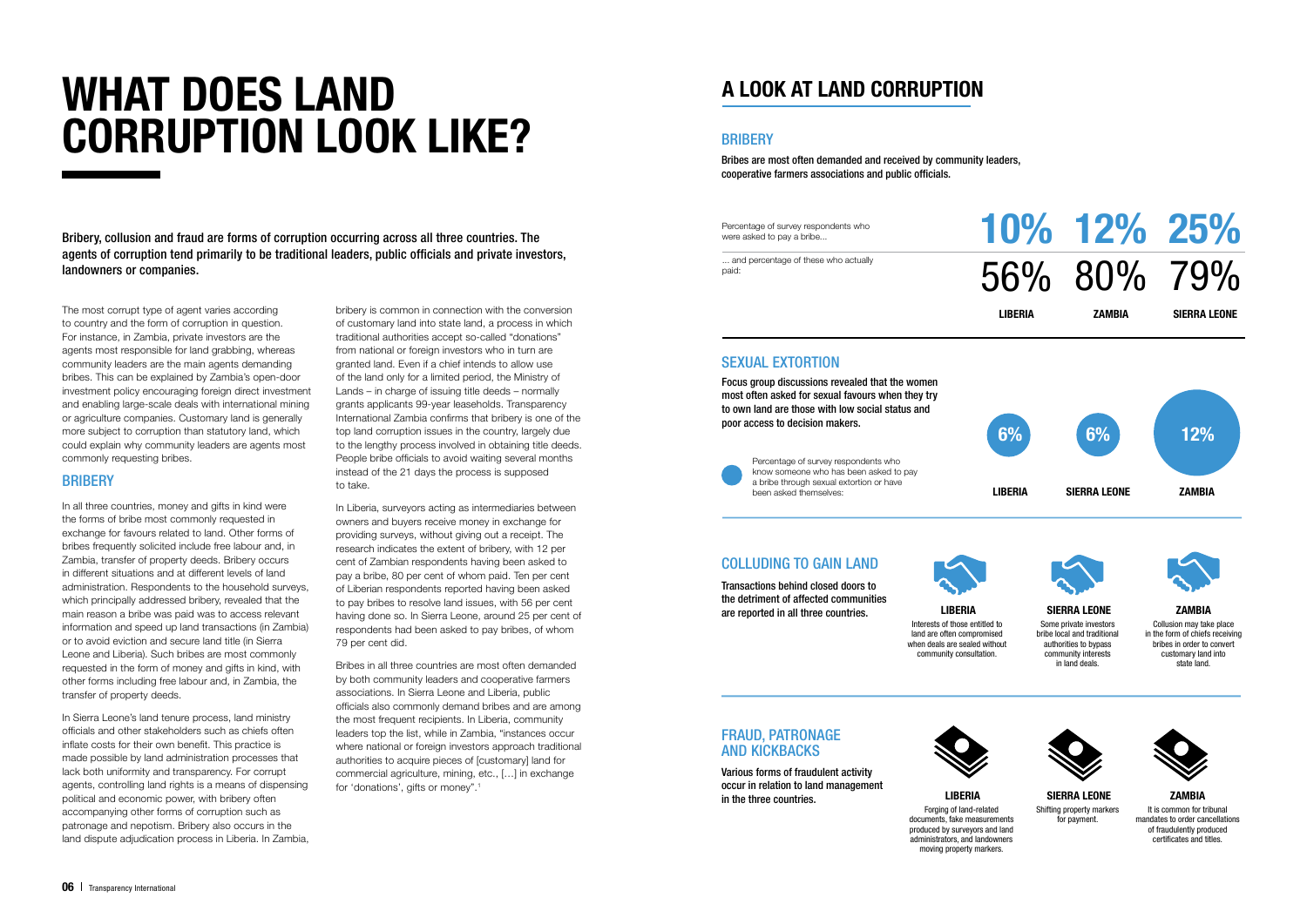## SEXUAL EXTORTION

The surveys carried out in Zambia and Liberia reveal instances of demands for sexual favours instead of monetary bribes. This is also known as "sextortion".

Women's low social status can expose them to this kind of exploitation when they seek to own land. The Liberia survey highlighted cases where men request sexual favours in exchange for negotiating on behalf of women, as cultural norms prevent women from directly engaging with community leaders. One Liberian respondent stated that women and girls are rarely allowed to own land, and therefore need to ask their brothers to request land from traditional leaders, who can then give it to their sisters. Women without male relatives are especially vulnerable to men who offer to vouch for them. This absence of the right to access and own land, as well as lack of access to decisionmakers, places women in a position of dependency on men, where they may find that there is no choice but to pay a bribe or provide sexual favours. In Liberia, 6 per cent of respondents knew someone who had been asked for a sexual favour in relation to land rights. In Zambia, the figure was 12 per cent. In Zambia, the research showed that paying bribes through sexual favours occurs more often in urban areas.

## COLLUDING TO GAIN LAND

The research found that collusion occurs between various actors in land administration processes across all three countries, including in deals between private investors and traditional authorities. Transactions behind closed doors to the detriment of affected communities were reported in each country.

In Zambia, collusion may take place in the form of chiefs receiving bribes in order to convert customary land into state land and long leaseholds, without the consent of village heads or of the community. While this may be permitted by customary tenure and informal rules giving extensive discretion to traditional leaders, failure to consult affected individuals is contrary to the principle of "Free, Prior and Informed Consent", a concept which Zambia authorities recognise. This form of corruption is designated as one of the most challenging land corruption problems by Transparency International Zambia. In Sierra Leone, some private investors allegedly<sup>2</sup> bribe both local and traditional authorities to bypass community interests in land deals. This can lead to citizens being relocated from their land without being fully consulted.

Likewise, in Liberia, the interests of local people entitled to land are often compromised when deals are sealed without community consultation. Liberian landowners are also reported to collude with surveyors to shift "the positions of cornerstones or land markers so as to expand their landholdings".

### FRAUD, PATRONAGE AND KICKBACKS

Various forms of fraudulent activity occur in relation to land management in the three countries. The Liberia research mentions the forging of land-related documents, fake measurements produced by surveyors and land administrators, and landowners moving property markers. Similarly, this moving of borders for payment occurs in Sierra Leone, and the Zambia report references the Land Tribunal's mandate to "order cancellations of fraudulently produced certificates and titles", which suggests fraud is a common phenomenon.

The Liberia research revealed that the president has a mandate to sign all public land deals, and that unsigned land deeds were found in the presidential mansion. This extensive mandate to approve land deals creates corruption risks in the form of patronage or favouritism. Similarly, in Zambia, actors use land as a form of patronage or the basis for clientelism, one of the country's leading land corruption issues.

The research indicated that some Liberian authorities receive kickbacks as compensation for having granted hectares of land to concession companies without having carried out surveys or demarcation.

Corruption is enabled or exacerbated by structural flaws in the legal and administrative frameworks governing the relations between stakeholders in land governance. These include public authorities, local or traditional authorities, private actors, land owners and other individuals or groups making claims to land.

## A PERMISSIVE LEGAL FRAMEWORK

Legal and administrative frameworks and processes concern the laws defining and sanctioning land corruption, and policies shaping decision-making processes in land administration. Laws and policies relating to land governance are of fundamental importance, as they constitute the basis on which decision-makers can be held accountable, and people can make claims and seek redress for violations of their rights.

All three country reports point out the critical problem of fragmentation, lack of uniformity and overlapping mandates and responsibilities in land administration processes. In Zambia, the many laws regulating land rights and management make the procedure hard to navigate and expose the public to a high number of duty bearers – in particular, politicians and traditional leaders. The most important piece of legislation is the 1995 Lands Act, but additional applicable laws include the Lands and Deeds Registry Act and the Housing (Statutory and Improvement Areas) Act. This creates incoherence and opportunities for corruption. The country lacks an official land policy to provide clear guidelines on land administration and how laws relating to corruption and land should be applied. Such a policy remains in draft form, rejected by traditional leaders on the basis that the proposals reduce their power to manage customary land.

In Liberia, land policies and regulations are reported as fragmented, with land-related mandates dispersed among multiple sectors. This has recently been addressed with the passage of the Land Rights Law in September 2018, although how the law will be implemented remains to be seen. The Sierra Leone research also mentions conflicting land authorities, including traditional authorities, various state organs and land-owning families. The land administration

authority in Sierra Leone's Western Area is considered particularly lacking in transparency and consistency. The corruption that may flourish in these circumstances also causes land conflicts, when multiple authorities may take conflicting decisions over a single plot.

Such subnational variations are also evident in other countries, and additional research could seek to establish why land administration functions better in some sub-national regions. The Zambia and Sierra Leone reports mention lengthy and complex land administration procedures that encourage bribery. In Zambia, one respondent noted that in order to obtain land title, "it took three to four years to complete the official paperwork and get all the requisite bureaucratic clearances"<sup>3</sup> . With only two Ministry of Land offices in the whole country, most people also need to travel great distances to acquire title deeds – a further deterrent to following formal acquisition procedures.

The problem with the lack of standardised procedures extends to customary tenure systems, in which land is administered according to traditional norms and practices that vary from place to place, and where people normally do not have legal titles for their land. The informal character of customary tenure can lead to the double allocation of land, causing conflict within communities. The Zambia and Liberia research raises particular issues connected to customary land administration systems, including the absence of legal frameworks to govern them. In Liberia, customary land rights only acquired legal protection in 2018, under the new Land Rights Law. Zambia's lack of formal rules on customary tenure gives extensive discretion to traditional leadership, putting land users in an insecure position, "at the mercy" of their leaders. Zambia's customary land system is often undocumented. When documents are provided by traditional leaders, they are often not recognised by financial institutions

## **WHAT FACTORS ENABLE LAND CORRUPTION?**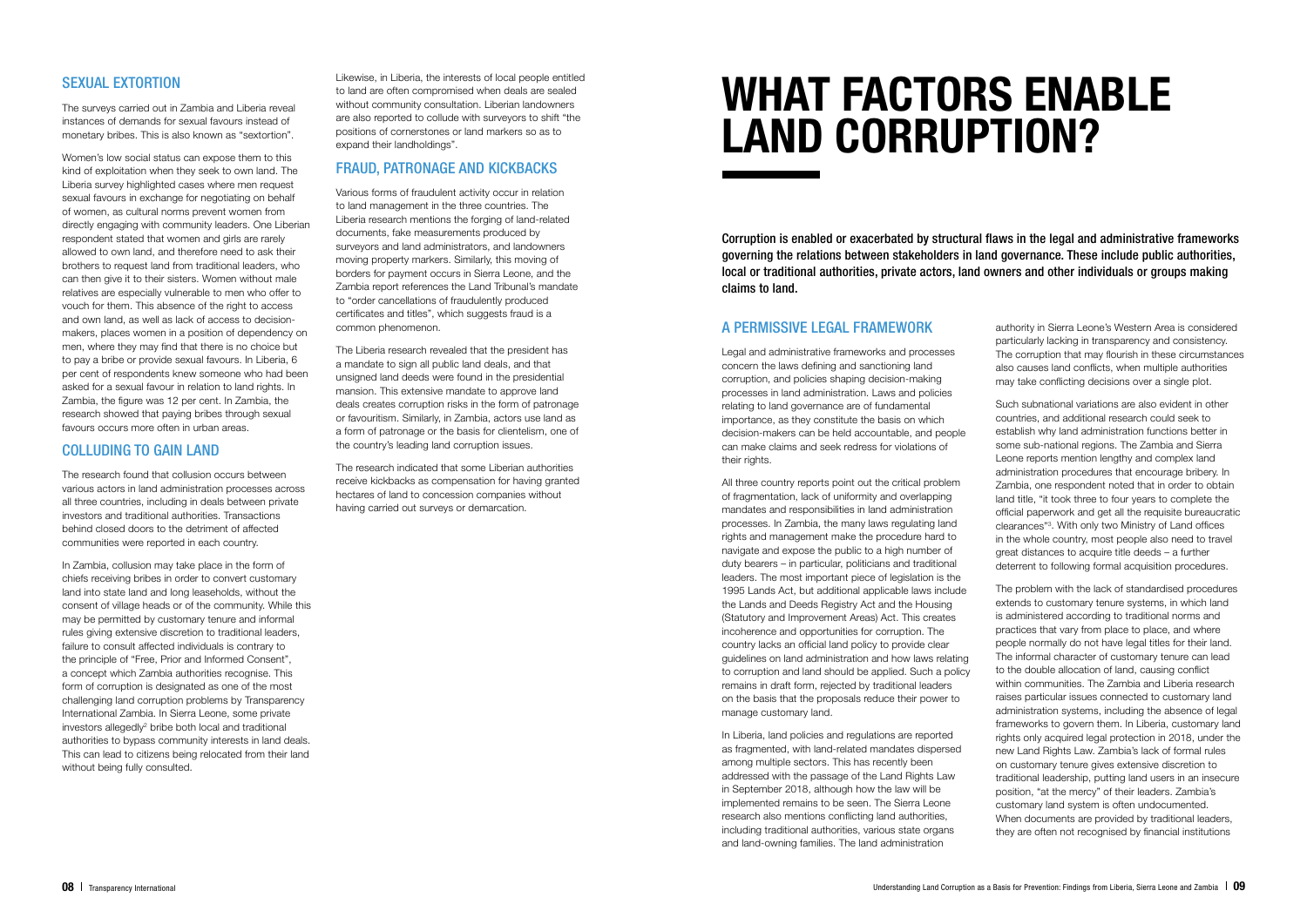involved in land governance. Similarly, there is a need for improved record keeping in traditional procedures in Liberia, and in Sierra Leone land records are said to be unsatisfactory as registration is not required by law and most land owners lack title deeds.

The Sierra Leone report indicates that formally defining the customary tenure system could help enhance the uniformity and transparency of rules.

The research in both Zambia and Liberia raises concerns about officials at different levels exercising excessive discretionary power in land administration processes. In Zambia, the 1995 Land Act grants discretionary exercise of power to the president under statutory law, and to chiefs under customary law, as well as to various other local and central authorities, traditional leaders and politicians. In Liberia, the discretionary power of multiple authorities is due to the absence of legislation and administrative rules defining the roles of diverse authorities in relation to land. The legal definition of public land is considered unclear, exacerbating the problem.

## WEAK IMPLEMENTATION OF THE RULES

All three countries have issues with the efficiency and reach of the judiciary in upholding land-related laws, sanctioning existing corruption and holding perpetrators accountable. This leads to impunity for perpetrators, and a lack of access to justice and redress for victims. In Zambia, the central Land Tribunal may settle disputes, but the provisions apply mainly to state land, which is less prone to corruption than customary land. The Sierra Leone research points to corruption in the lengthy land adjudication process and a generally weak adjudication system in which the complaint process is unclear. Similarly, in Liberia the enforcement of redress mechanisms is reported to be weak, with focus group discussions suggesting "bribery is present at all levels, including magistrate and circuit courts".<sup>4</sup> Proper redress mechanisms do not appear guaranteed across the three countries. The research from Zambia suggests there are redress mechanisms available in some areas, but that they are not accessible to traditional communities, where issues such as lack of awareness and literacy can form barriers. Whistleblowers have legal protection, but the law is not adequately enforced, and there are no redress mechanisms for those falsely accused of corruption. Impunity for land corruption is an issue in all three countries. Zambia's anti-corruption laws are not enforced by the mandated institutions and accountability measures are not implemented. The baseline research points out that accountability is particularly lacking with regards to land held by the state, especially in the Western Area of Sierra Leone, and land ministry officials have been able to engage in

illegal land sales with impunity.<sup>5</sup>

## DISCRIMINATION AND EXCLUSION

Discriminatory practices reinforce pre-existing inequalities and the consequences of corruption. Corruption may lead to vulnerable groups in society being denied the right to access land, and the discrimination faced by some individuals can constitute an incentive for them to engage in corrupt practices such as paying bribes to access services or enjoy rights to which they ought to be legally entitled.

Exclusion of specific groups such as women or poor people appears to be facilitated in all three countries mainly by discriminatory or insufficient legislation, and cultural or traditional practices. In Zambia, constitutional provisions prohibiting discrimination are not applicable to personal and customary law. This means customary land tenure is exempt from inheritance and marriage laws, to the detriment of women in particular. Although land statutes in Zambia give the same rights to men and women in principle, women are usually side-lined over ownership, unless they own land through their husbands. The research in Liberia and Sierra Leone does not identify specific flaws in legislation that permit discrimination over land issues.

Gender and economic status play key roles in determining land ownership and use. Women, youth and poor people find it very difficult to access land. Land inherited by women or young people is sometimes illegally taken from them and given to rich people or private investors who have the financial power to pay bribes.

In Zambia, traditional or cultural practices that exclude or discriminate against women include expulsion from their property by their deceased husband's family, and low participation in decision-making processes in rural areas. The same low participation can be found in Liberia, where cultural practices bar women from direct access to community and traditional leaders concerning land issues. In Sierra Leone, the low participation rate extends to both men and women, but men are given preference over women in land disputes, and a woman's land rights can be denied by other family members based on customary inheritance processes. In communities such as the Boajibu, a woman can be denied land for being married to a foreigner, as the community does not want outsiders to access property.

An unusual feature of Liberian custom is that women in some areas form part of the traditional authorities to be consulted by prospective buyers before land deals, yet they have no say in the process. Cultural practices generally exclude women entirely from landrelated negotiations, leaving women dependent on

## **LAND CORRUPTION: ENABLING FACTORS AND CONSEQUENCES**

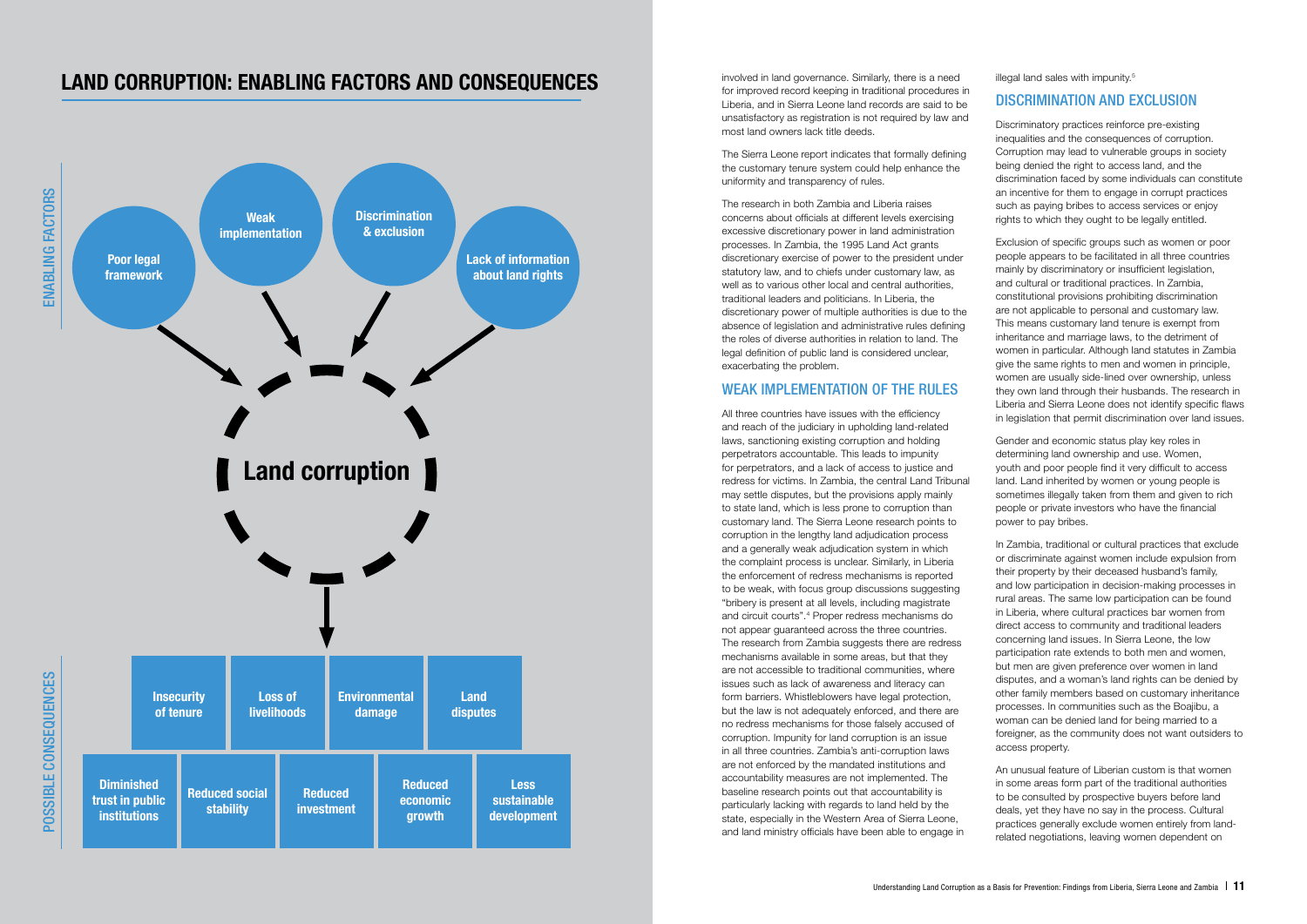men – usually husbands or relatives – to negotiate on their behalf. This places them in a vulnerable situation if men are unwilling to help. If women are forced by circumstance to ask men to whom they are not related to negotiate for them, they may be exposed to sexual extortion. In Zambia, this occurs mainly in urban settings, making it unclear whether difficulty in accessing negotiations with traditional leaders is an underlying cause, as in Liberia.

Although not mentioned in specific detail in the baseline research, sexual extortion was addressed as a form of bribery in the household questionnaires. As the baseline research confirms that women, due to their precarious position in society, are more prone to pay bribes, sexual extortion can also be considered to occur for the same reasons of social vulnerability. Zambia's baseline research shows that women pay bribes to a larger extent than men, explained by the fact that cultural obstacles hinder their access to land, and that land ownership has considerable socio-economic benefits for women, enhancing their willingness to pay bribes. Causes of sexual exploitation include women's vulnerability due to their exclusion from participating in land-related negotiations with traditional leaders, denial of their land and inheritance rights, and other forms of discrimination.

## LACK OF INFORMATION

Access to information is crucial to making people aware of their rights to land and how to claim them. For access to information to be effective, a legal framework must be in place acknowledging these rights. In all three countries, people lack knowledge of their land rights, the land administration process, and how to acquire this information. Liberia has a freedom of information law which in principle allows everyone

- insecurity of tenure, including forced displacement caused by double allocations of land or land grabbing
- harm to livelihoods of individuals and communities, particularly of small-scale producers, and rural and urban poor people. This can include loss of home or social status, and reinforced inequalities, making it harder for already vulnerable groups to access land and related services
- environmental damage caused by exploitation of land by private investors without regard to community interest or ecological concerns
- diminished legal and social legitimacy of actors in the land administration system, through the neglect of duties by public officials and failure to consider the interests and rights of communities or individual members

to access public information, including in relation to land. In Sierra Leone, however, access to information can be denied by the authorities for reasons of national security. However, the Right to Access Information Act of 2012 does not define national security concerns, creating a situation of legal unpredictability, where access to information can be arbitrarily blocked. In Zambia, people feel unable to access information, although it is unclear whether this is due to lack of respect for the right to information, or the legal absence of such a right. Even where legal rights to information are granted, information needs to be expressed simply, in local languages and in ways that can overcome illiteracy if it is to help people fulfil their land rights.

- investor disputes, forced evictions of investors, and compensation issues
- conflicts resulting from land disputes. Liberia has seen deaths in connection to land conflict. In Sierra Leone, conflicts arise over contested land boundaries – including family lands, chiefdoms, districts and provinces. These impact communities in a variety of ways, including in terms of housing, livelihoods, security and the social standing of individuals in the community
- diminished trust in public institutions, which itself may encourage further corruption
- undermining of social stability, investment, broad-based economic growth and sustainable development.

The research findings indicate that land corruption has consequences for both authorities and individual claimants. Public officials may bypass community leaders for the profit of private investors, acting against community interests and those of individual members. Private investors may bypass public officials and approach community leaders directly, who in turn may disregard community concerns. Drawing on the research findings, the likely consequences of land corruption include:



## **WHAT ARE THE EFFECTS OF LAND CORRUPTION?**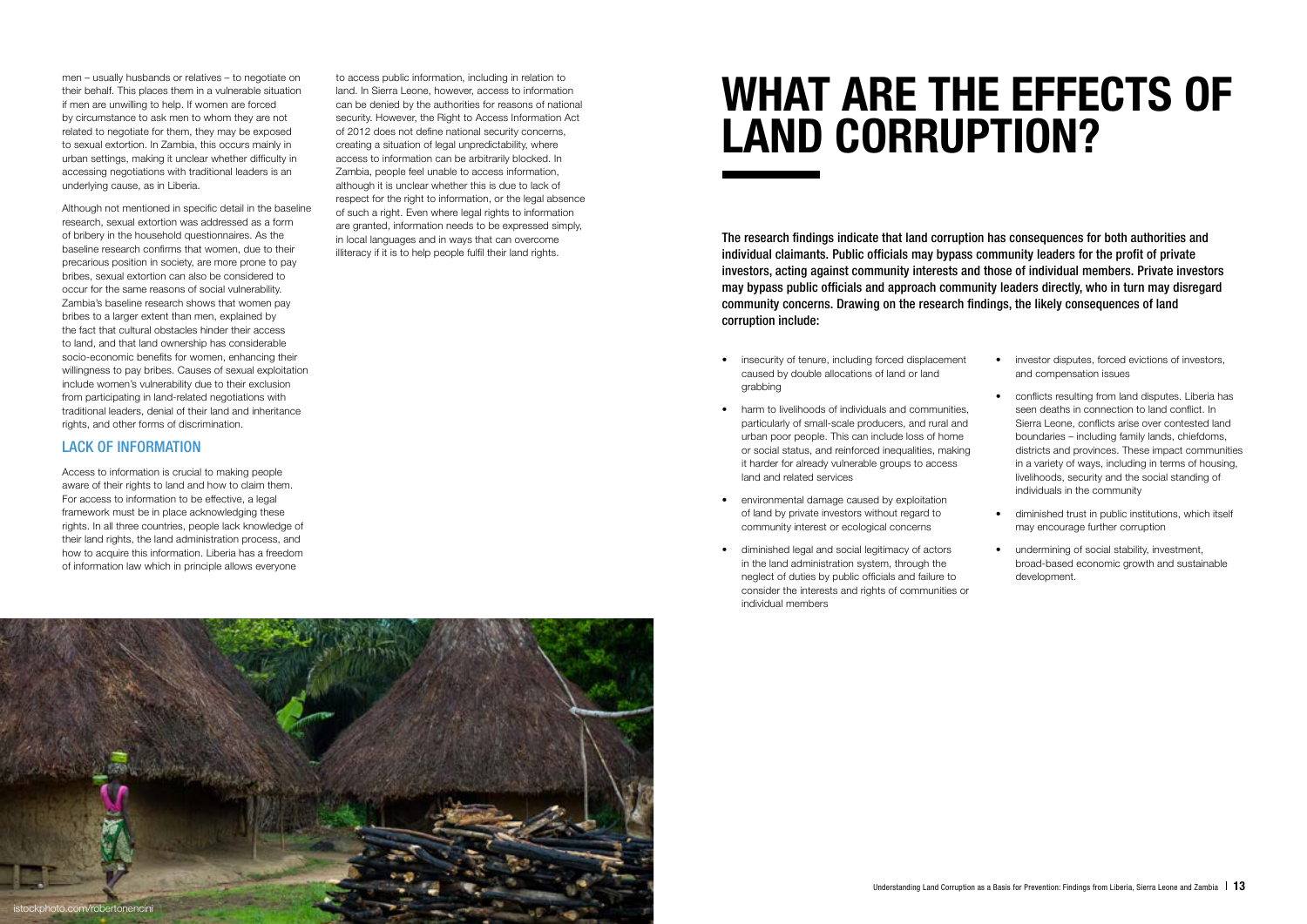Effective policies and interventions to prevent land corruption require acknowledgement and understanding of the problem. Only then can the land rights of all women, men and children be protected.

Transparency International's research in Liberia, Sierra Leone and Zambia shows that governments need to deliver justice and clarity in land laws – both statutory and customary – by closing gaps, preventing overlap and ensuring comprehensive implementation. They must also prevent discrimination and exclusion, and ensure that appropriate information is accessible to all stakeholders, including people who are illiterate or who speak minority languages.

## **TURNING RESEARCH INTO POLICY AND ACTION**

Both governments and businesses should support and protect land corruption whistleblowers. Businesses need to act responsibly, transparently and fairly when entering into land deals with governments and traditional authorities.

Citizens can also make a difference by reporting land corruption, not paying bribes and demanding accountability from political and traditional leaders in land affairs.

All of these measures can help tackle corruption and deliver land rights to all, ensuring the security of tenure and the livelihoods people need to live free from poverty and injustice.

in Africa Project Baseline Report (Lusaka: Transparency International Zambia, December 2017) p15.

2 Transparency International Sierra Leone, Land and Corruption in Africa Programme Baseline Survey Report (Freetown: Transparency International Sierra Leone, February 2018) p32.

3 Transparency International Zambia, Land and Corruption in Africa Project Baseline Report (Lusaka: Transparency International Zambia, December 2017) p46.

4 Center for Transparency and Accountability in Liberia, Land and Corruption in Africa Programme Baseline Survey Report (Monrovia: Center for Transparency and Accountability in Liberia, February 2018) p45.

5 Transparency International Sierra Leone, Land and Corruption in Africa Programme Baseline Survey Report (Freetown: Transparency International Sierra Leone, February 2018) p12.

## **ENDNOTES**

**14** Transparency International Understanding Land Corruption as a Basis for Prevention: Findings from Liberia, Sierra Leone and Zambia **15**